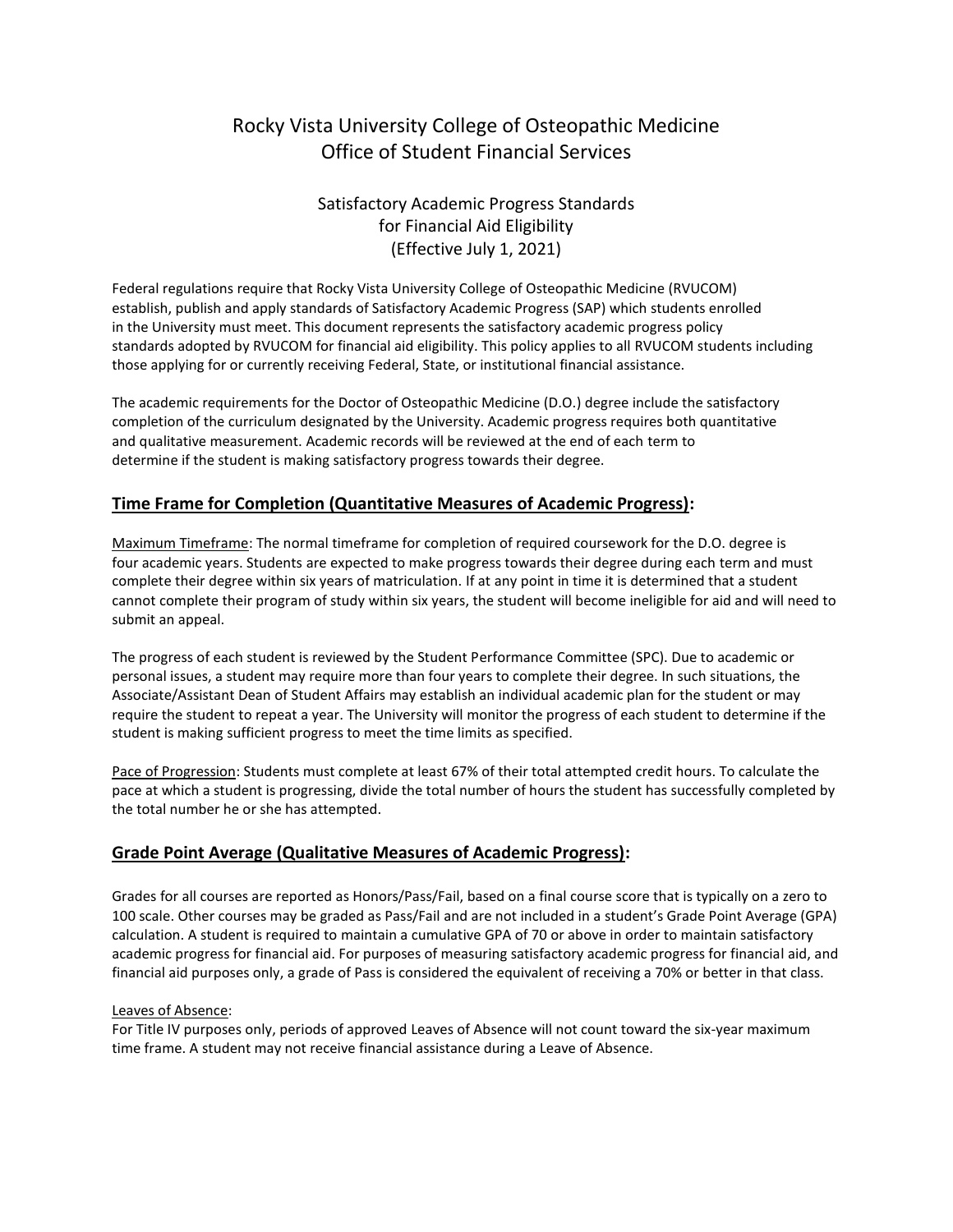#### Repeated Coursework:

Once passed a course may not be repeated unless recommended by the SPC and/or Associate/Assistant Dean of Student Affairs. The original grade received in a course will not count toward the student's GPA but will be included in the quantitative assessment. Students who repeat coursework must still complete their degree within six years of matriculation.

#### Withdrawal/Incomplete/In Progress:

Courses in which a student earned a grade of Incomplete (IN), Work In Progress (WIP), In Progress (IP), Withdrawal (W), or the equivalent, will count toward hours attempted but not earned for maximum timeframe and pace of progression but will not be included in the qualitative measure.

#### Grade Changes:

Once an official grade is received for an Incomplete (IN), Work In Progress (WIP), or In Progress (IP) course, the student should notify SFS so SAP status can be reevaluated.

#### Noncredit Remedial Courses:

RVU does not offer noncredit remedial courses.

#### Transfer Students:

Students who are accepted for transfer from other medical schools will be evaluated with respect to levels of academic progress attained, and the remaining years required to complete their degree at RVUCOM will be determined. The Associate/Assistant Dean of Student Affairs or their designee will make that determination and will notify the Office of Student Financial Services of the length of time the student will need to complete their degree. Transfer credits will count as both attempted and completed hours and will count toward the maximum timeframe.

#### Change in Program or Pursuit of a Second Degree:

If a student changes program of study or choses to pursue a second degree, credits and grades that do not count toward the new program will not be included in the SAP determination.

#### Summer Terms:

The DO program does not offer summer terms; therefore, it will not be included in the SAP assessment.

#### COMLEX Exams:

Students are required to pass COMLEX Level 1 and COMLEX Level 2-CE to graduate from the COM curriculum. Those who do not pass the COMLEX Level 1 and/or COMLEX Level 2-CE exams may appear before the SPC who will make a recommendation addressing their academic progress to the Associate/Assistant Dean of Student Affairs. If allowed to continue in their clinical externships pending successfully passing their COMLEX exam, the student will be considered to be maintaining satisfactory academic progress for financial aid.

Students who do not pass the COMLEX Level 1 and/or COMLEX Level 2-CE exams and are placed on a Leave of Absence are not eligible to receive financial aid during their leave but may regain eligibility if allowed to return to their clinical rotations by the Associate Dean for Clinical Education.

Effective with the Class of 2024, students are required to sit for and pass the USMLE Step 1 exam.

See the "Academic Polices" section of the *RVU Student Handbook and Catalog* for more detailed information on COMLEX and USMLE exam policy.

#### Financial Aid Warning:

Rocky Vista University will use the standardized definition of Financial Aid Warning which is defined by the U.S. Department of Education as follows: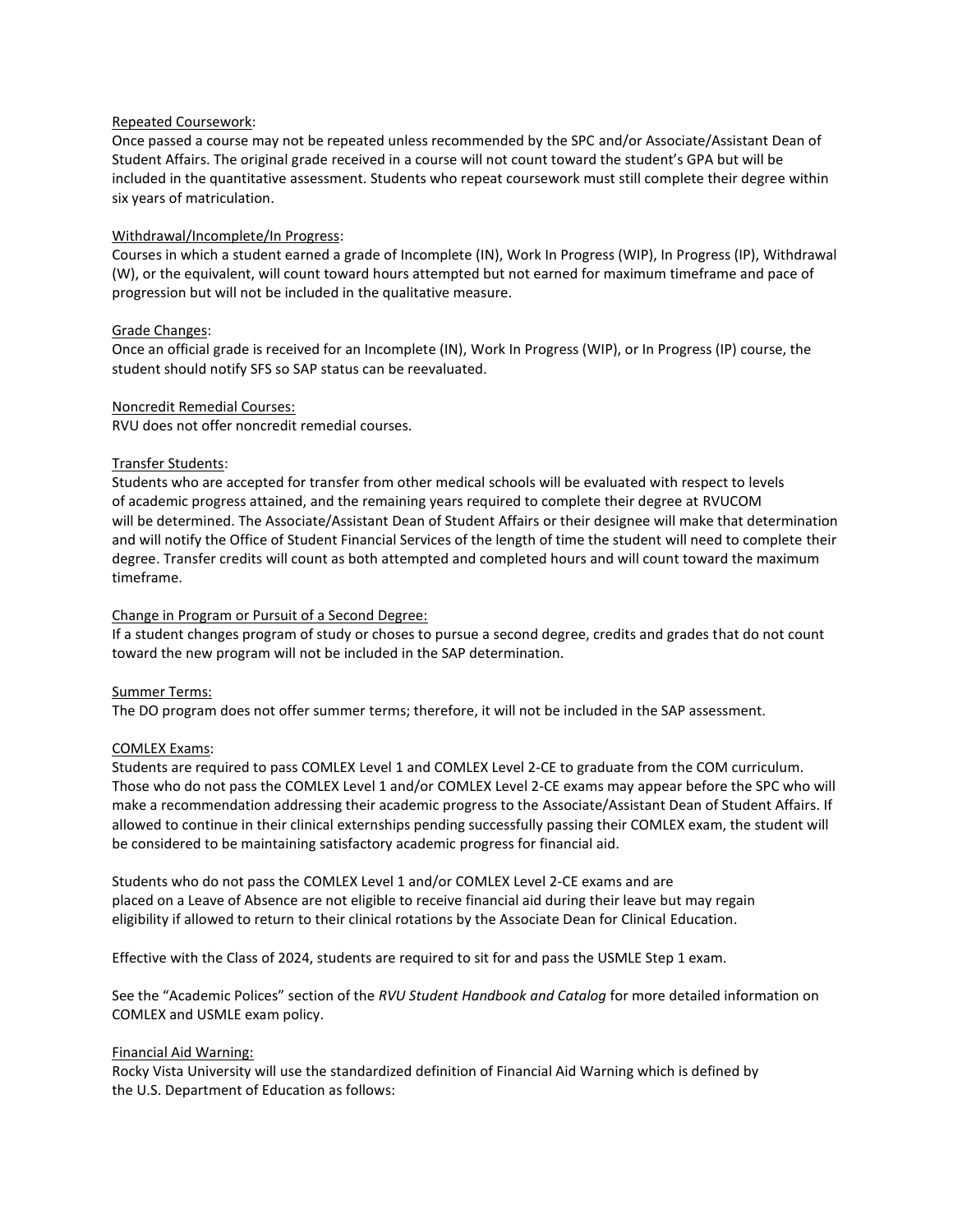*Financial Aid Warning* is a "status a school assigns to a student who is failing to make satisfactory academic progress. The school reinstates eligibility for aid for one payment period and may do so without a student appeal."

#### Financial Aid Probation:

Rocky Vista University will use the standardized definition of Financial Aid Probation which is defined by the U.S. Department of Education as follows:

*Financial Aid Probation* is a "status a school assigns to a student who is failing to make satisfactory academic progress and who successfully appeals. Eligibility for aid may be reinstated for one payment period."

Note that the COM may have a different definition of "academic probation." Refer to the Student Handbook and Catalog for more information on academic probation.

# **Procedure:**

The Office of Student Financial Services will review the academic progress of each financial aid recipient at the end of each term, prior to the disbursement of financial aid for the subsequent term. A student's entire academic record will be reviewed, which will include any periods of enrollment that the student did not receive financial aid assistance.

Any student who fails to maintain satisfactory academic progress as defined by this policy will be placed on Financial Aid Warning for one term. During that term, the student will continue to be eligible for aid. At the end of a term during which a student is on Financial Aid Warning, if the student still fails to meet any of the requirements, the student will become ineligible for aid and may submit an appeal to the Office of Student Financial Services. The Office of Student Financial Services will send a written notice to students who have not made satisfactory academic progress.

# **Reestablishing Eligibility:**

Appeals: A student may submit a written appeal documenting mitigating circumstances (e.g., serious illness of student or family member, death of a relative), within seven (7) calendar days of the determination of their unsatisfactory academic progress.

Appeals should be sent to the Office of Student Financial Services and will be reviewed by the Financial Aid Appeals Committee within ten (10) calendar days of receipt of the appeal. The student will receive written notification of the committee's decision within seven (7) calendar days. Decisions of the Financial Aid Appeals Committee may be appealed to the Rocky Vista University Provost.

Appeals should be submitted to the Office of Student Financial Services and must include:

- 1. A written statement documenting the reasons for failure to meet the standards of academic progress for financial aid eligibility.
- 2. A written statement explaining what has changed in the student's situation that would allow the student to bring their academic progress up to the satisfactory standards.
- 3. Documentation supporting their appeal.
- 4. A written academic plan or letter from the SPC and/or the Associate/Assistant Dean of Student Affairs. The academic plan must ensure that the student is able to meet SAP standards by a specific point in time.